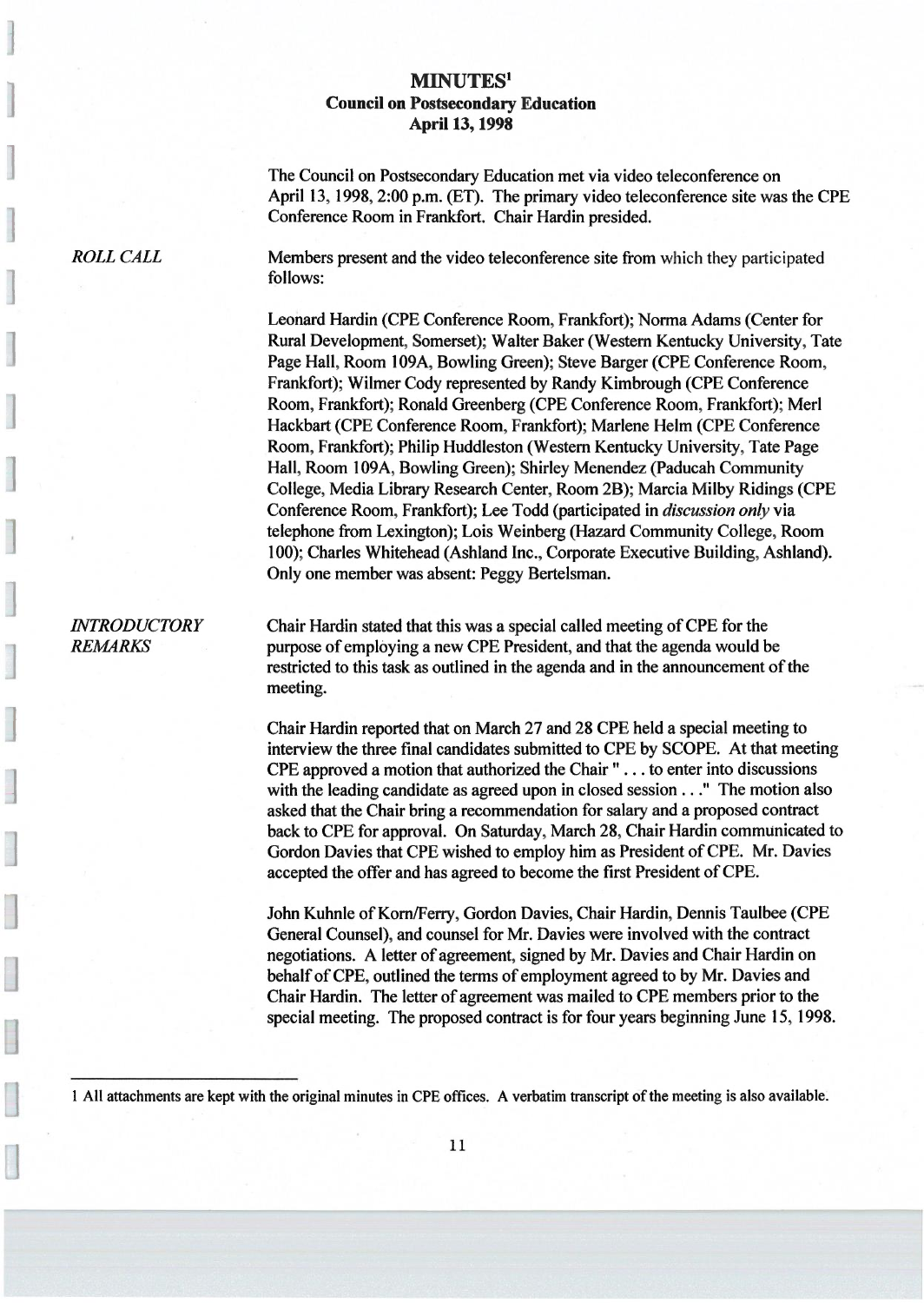CPE offered Mr. Davies an annual salary of \$260,000 with a base salary of \$210,000 and a deferred compensation/housing package of \$50,000. Chair Hardin reminded CPE members that Kentucky statutes require that the salary of the CPE President be greater than the base salary of the presidents of the state-supported institutions. It is projected that the highest paid president, Charles Wethington of the University of Kentucky, will receive a salary of approximately \$200,000 on July 1, which is why Mr. Davies was offered the base figure of \$210,000. CPE also will provide Mr. Davies with an automobile and other benefits contained in the letter of agreement.

MOTION: That CPE appoint Gordon Davies as President of CPE for a four-year term commencing June 15, 1998, and ending June 30, 2002, at an annual salary of \$260,000 with salary and benefits consistent with the letter of agreement dated Apri16, 1998, and signed by Mr. Davies and Chair Hardin. Further, that Mr. Davies serve as an unpaid consultant to the CPE for the period between April 13, 1998, and the start of his contract so that his travel expenses can be reimbursed during that period. The motion was made by Mr. Whitehead and seconded by Ms. Helm.

VOTE: A roll call vote was taken, and the motion passed unanimously. Lee Todd did not vote because he was participating in the meeting by telephone.

Mr. Greenberg thanked the Governor, his staff, and the legislature for the passage of House Bill 1 and for having the forethought of arriving at the definition of compensation allowing CPE to seek out nationally recognized candidates for this position. Mr. Todd commended Chair Hardin and the SCOPE Search Task Force for the hours of work spent in the search process and for the quality of the candidates brought to CPE for consideration.

Chair Hardin stated that Korn/Ferry did an excellent job for the SCOPE Search Task Force and CPE. The search firm submitted to CPE a list of 23 candidates which was narrowed to fourteen. The SCOPE Search Task Force interviewed six candidates and selected the top three. CPE then interviewed the three top candidates on March 27-28. It was by unanimous approval that CPE offered Mr. Davies the position of CPE President.

Chair Hardin commended CPE, particularly Charles Whitehead, for the way the selection process was handled. He expressed his appreciation for the time that SCOPE members spent on the screening process. Mr. Whitehead's SCOPE Search Task Force, in particular, put in a great deal of time reviewing names and interviewing candidates. Chair Hardin thanked the CPE members for agreeing to interview the candidates on a weekend and their eagerness to select the proper person.

Also, appreciation was expressed to Debbie McGuffey for the hours she gave to the search process and for the professional manner in which she handled her assignment. Chair Hardin thanked Dennis Taulbee for his assistance during the contract negotiations and expressed appreciation for Dennis' knowledge, skills, and understanding of what CPE could do in terms of employment concessions.